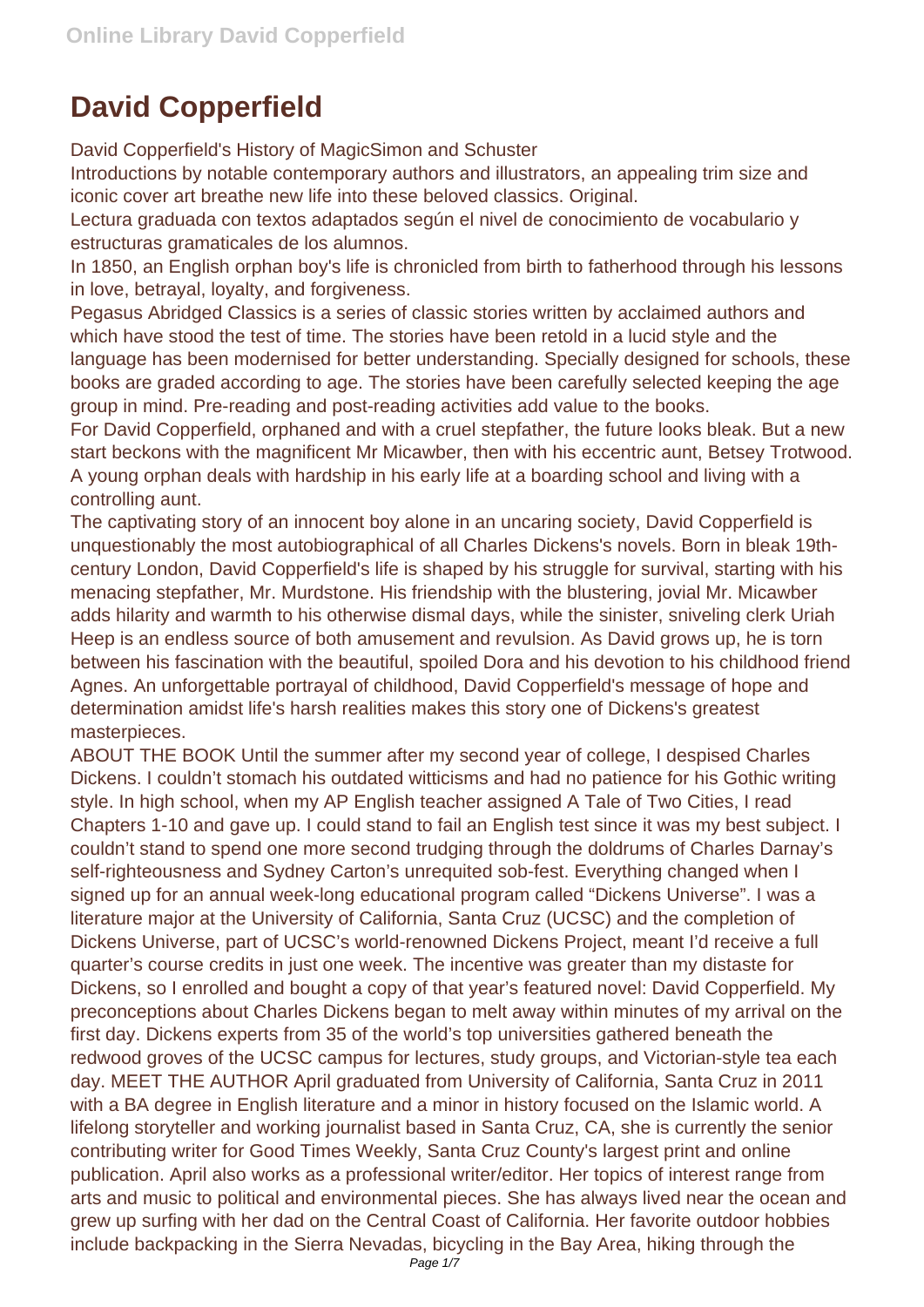redwoods of Northern CA, and she has recently taken up rock climbing. In addition to journalism and informational pieces, April writes creative prose and poetry that can be viewed, alongside a portfolio of her journalistic work, on her website: AprilMichelleShort.com. Among her favorite authors is Anais Nin, who said, "We write to taste life twice, in the moment and in retrospect." EXCERPT FROM THE BOOK The Personal History, Adventures, Experience and Observation of David Copperfield the Younger of Blunderstone Rookery (Which He Never Meant to Publish on Any Account), or more commonly, David Copperfield, is Dickens' eighth and perhaps most intimate novel. Originally published in 1850, the novel first appeared in serial form, or segments in the above-described "penny dreadfuls" a year previous to its compilation. David Copperfield closely follows events from Dickens' own life, and many Dickens analysts believe the novel's title character, David Copperfield, represents Charles Dickens himself. This would make David Copperfield a fictional biography of sorts. David Copperfield was Dickens' first novel to be written in first-person point of view narration, and whether or not Copperfield is based on Dickens, the novel is certainly the most autobiographical of Dickens' collection. The novel's 1867 edition includes a preface by the author, in which he writes, "...like many fond parents, I have in my heart of hearts a favourite child. And his name is David Copperfield." Buy a copy to keep reading!

This comprehensive anthology attempts to give the common reader possession of six centuries of great British and American poetry. The book features a large introductory essay by Harold Bloom called "The Art of Reading Poetry," which presents his critical reflections of more than half a century devoted to the reading, teaching, and writing about the literary achievement he loves most. In the case of all major poets in the language, this volume offers either the entire range of what is most valuable in their work, or vital selections that illuminate each figure's contribution. There are also headnotes by Harold Bloom to every poet in the volume as well as to the most important individual poems. Much more than any other anthology ever gathered, this book provides readers who desire the pleasures of a sublime art with very nearly everything they need in a single volume. It also is regarded as his final meditation upon all those who have formed his mind.

One of Dickens's best-loved and most personal novels, David Copperfield is the embodiment of Dickens's own boyhood experience recalling his employment as a child in a London warehouse. This edition, which has the accurate Clarendon text, includes Dickens's trial titles and working notes, andeight original illustrations by "Phiz."

Whether read from beginning to end or used as a reference tool, this sourcebook reveals the varied life of 'David Copperfield' in the hands of generations of readers, critics and adaptors, and introduces the work in its social, biographical and literary contexts.

HUMAN INTEREST David's life changes for the worse when his mother dies and he is left with a cruel stepfather who sends him to work in London. But he doesn't want to work in a factory all his life, so he runs away and finds a kind relative who is willing to help him. As David grows up, he learns that life is full of trouble, hardship and cruelty. But he also finds friendship, kindness and … love. Dossiers: Dover, Australia Unlock the more straightforward side of David Copperfield with this concise and insightful summary and analysis! This engaging summary presents an analysis of David Copperfield by Charles Dickens, which tells the story of the title character as he grows up and learns about the ways of the world. There is no shortage of hardship in young David's life: his father dies before he is born, he is mistreated by a despotic stepfather and he is frequently manipulated by those around him. However, as the novel progresses, he is able to rise above his humble origins to find success and, eventually, true love. With a memorable cast of characters, including the sycophantic Uriah Heep and the unfailingly generous Mr Micawber, David Copperfield remains one of Dickens'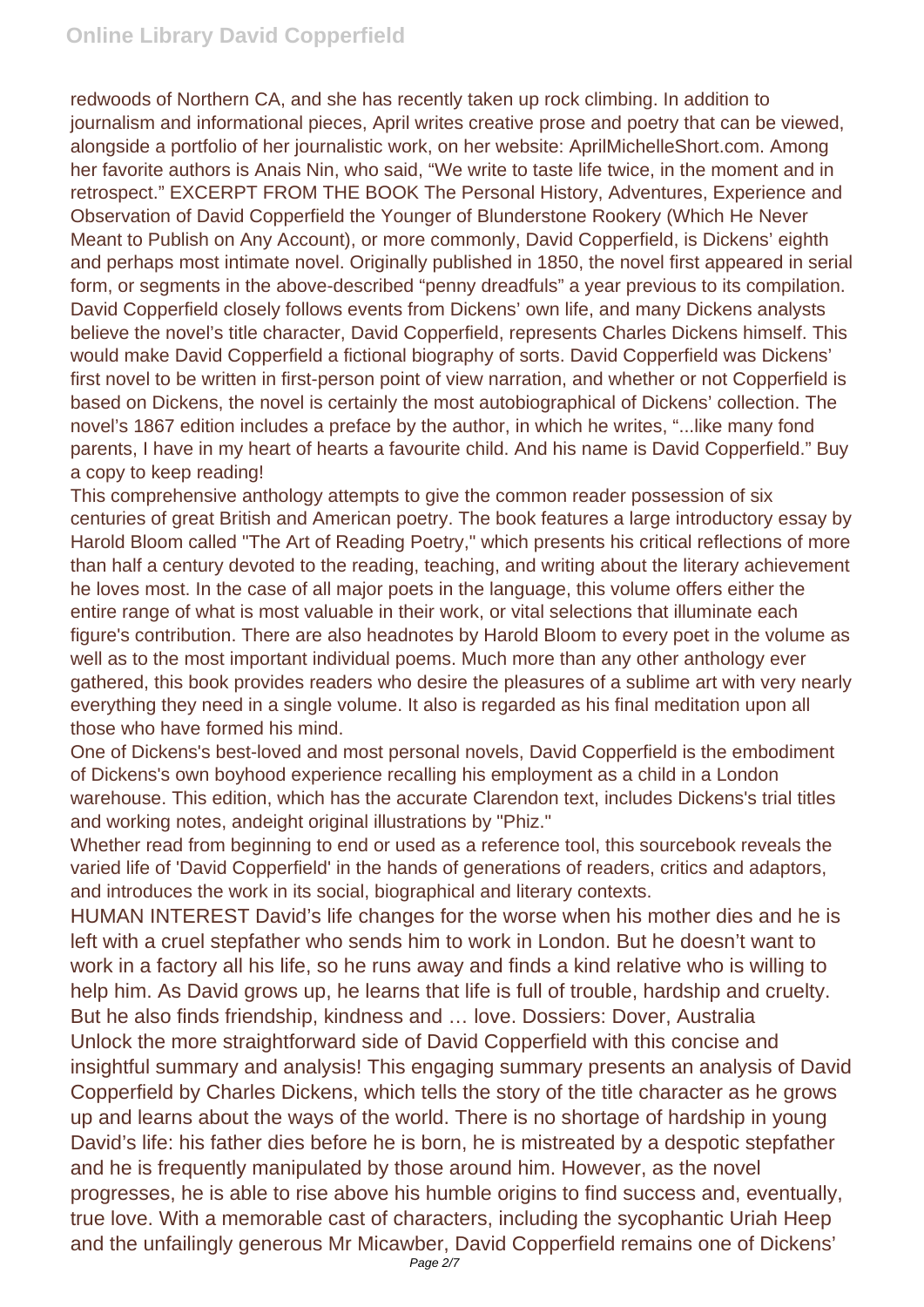best-loved works. His many novels also include Oliver Twist, Great Expectations and A Christmas Carol. Find out everything you need to know about David Copperfield in a fraction of the time! This in-depth and informative reading guide brings you: • A complete plot summary • Character studies • Key themes and symbols • Questions for further reflection Why choose BrightSummaries.com? Available in print and digital format, our publications are designed to accompany you on your reading journey. The clear and concise style makes for easy understanding, providing the perfect opportunity to improve your literary knowledge in no time. See the very best of literature in a whole new light with BrightSummaries.com!

David Copperfield is the eighth novel by Charles Dickens. The novel's full title is The Personal History, Adventures, Experience and Observation of David Copperfield the Younger of Blunderstone Rookery (Which He Never Meant to Publish on Any Account). It was first published as a serial in 1849-50, and as a book in 1850. The novel features the character David Copperfield, and is written in the first person, as a description of his life until middle age, with his own adventures and the numerous friends and enemies he meets along his way. It is his journey of change and growth from infancy to maturity, as people enter and leave his life and he passes through the stages of his development. It is often described as his masterpiece, "the triumph of the art of Dickens", which marks a turning point in his work, the point of separation between the novels of youth and those of maturity.Though written in the first person, David Copperfield is considered to be more than an autobiography, going beyond this framework in the richness of its themes and the originality of its writing, which makes it a true autobiographical novel. In the words of the author, this novel was "a very complicated weaving of truth and invention". Some elements of the novel follow events in Dickens's own life. It was Dickens' favourite among his own novels. In the preface to the 1867 edition, Dickens wrote, "like many fond parents, I have in my heart of hearts a favourite child. And his name is David Copperfield." Dickens wrote this novel without an outline, unlike the way he wrote Dombey and Son, the previous novel. He wrote chapter summaries after the chapters were completed. Some aspects of the story were fixed in his mind from the start, but others, like the obsession of Mr Dick with Charles I, the profession of David Copperfield as a writer, and the sad fate of Dora, were not decided by Dickens until the serial publications were underway; August 1849, December 1849 and May 1850, respectively, were the dates when those decisions were made. At first glance, the work is modeled in the loose and somewhat disjointed way of "personal histories" that was very popular in the United Kingdom of the 18th century; but in reality, David Copperfield is a carefully structured and unified novel. It begins, like other novels by Dickens, with a rather bleak painting of the conditions of childhood in Victorian England, notoriously when the troublesome children are parked in infamous boarding schools, then he strives to trace the slow social and intimate ascent of a young man who, painfully providing for the needs of his good aunt while continuing his studies, ends up becoming a writer; the story, writes Paul Davis, of "a Victorian everyman seeking selfunderstanding". The novel has a primary theme of growth and the changes that occur on the way to maturity. In addition, Dickens included many aspects of Victorian Era life that he wanted to highlight or wished to change, which were primarily integrated into the story, using satire as one device. The plight of prostitutes and the attitude of middle class society to them, the status of women in marriage, the rigid class structure, are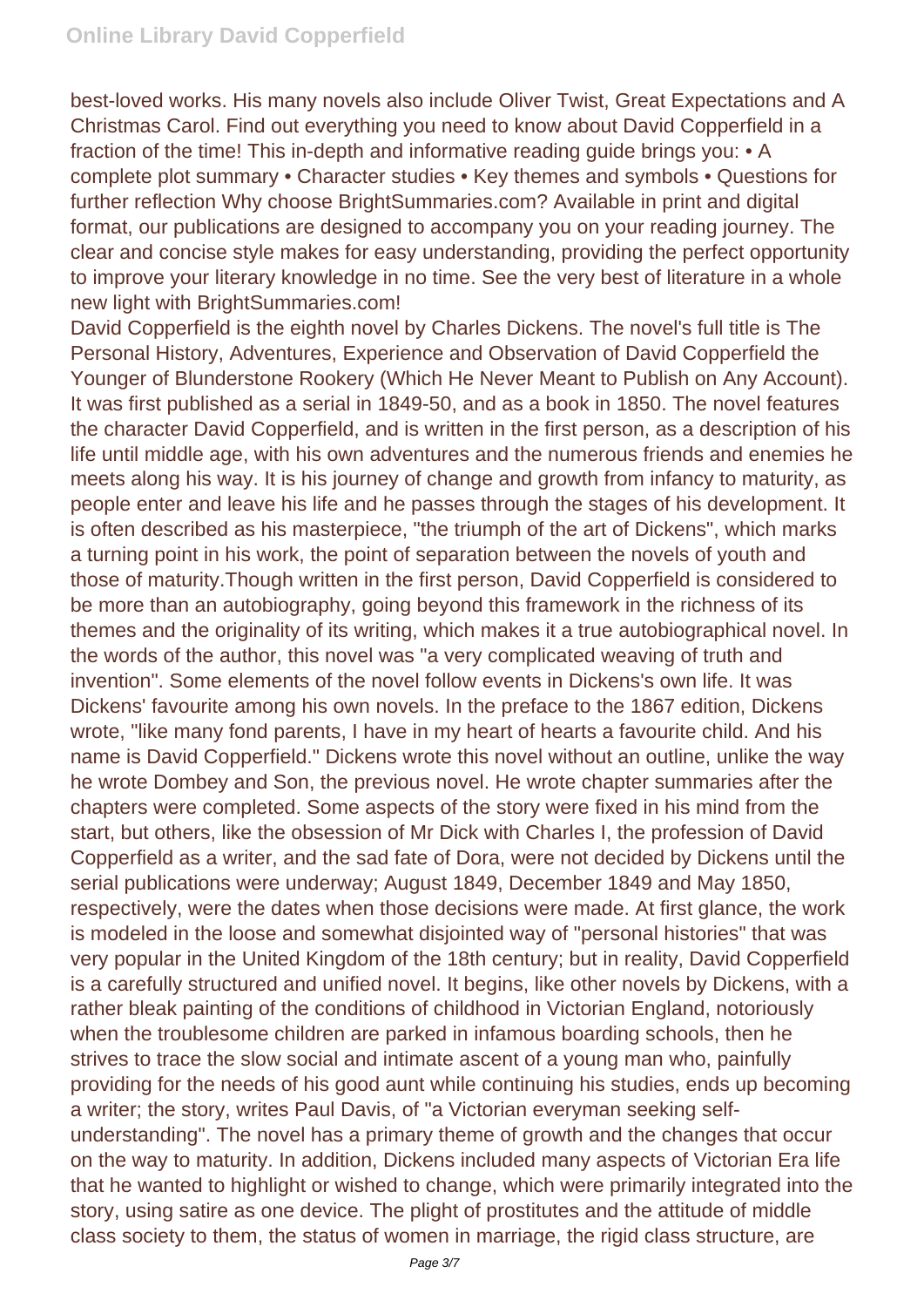aspects that he highlighted, while the system for handling criminals, the quality of schools, and the employment of children in the fast-spreading factories of the 19th century were aspects he wished to influence, to change for the better. He, among other authors, achieved success in bringing about changes regarding child labour and schooling for more children up to age 12.

What is natural in me, is natural in many other men, I infer, and so I am not afraid to write that I never had loved Steerforthbetter than when the ties that bound me to him were broken.In the keen distress of the discovery of his unworthiness, Ithought more of all that was brilliant in him, I softened moretowards all that was good in him, I did more justice to thequalities that might have made him a man of a noble natureand a great name, than ever I had done in the height of mydevotion to him. Deeply as I felt my own unconscious partin his pollution of an honest home, I believed that if I hadbeen brought face to face with him, I could not have utteredone reproach. I should have loved him so well still - thoughhe fascinated me no longer - I should have held in so muchtenderness the memory of my affection for him, that I think Ishould have been as weak as a spiritwounded child, in all butthe entertainment of a thought that we could ever be reunited.That thought I never had. I felt, as he had felt, that all wasat an end between us. What his remembrances of me were, I have never known - they were light enough, perhaps, andeasily dismissed - but mine of him were as the remembrancesof a cherished friend, who was dea

Der zweite Band der Dickens-Edition im dtv David Copperfield wird nach dem Tod beider Elternteile von seinem Stiefvater auf die Schule des brutalen Mr. Creakle geschickt. Dort verlebt er eine bedrückende Zeit und wird bereits als Zehnjähriger zur Fabrikarbeit gezwungen. Elend und Ausbeutung stehen im Zeitalter der blühenden Industrialisierung auf der Tagesordnung, und David kann sich den unerträglichen Bedingungen nur durch die Flucht zu seiner Tante Betsey entziehen. Obwohl diese ihn kaum kennt, nimmt sie ihn herzlich auf. Nach entbehrungsreicher Zeit scheint sich das Blatt zu wenden und der Junge kann eine gute Schule besuchen. Wie Dickens wird er später selbst Anwaltsgehilfe, Reporter und schliesslich erfolgreicher Schriftsteller. "David Copperfield" gilt als einer der bedeutendsten Kindheits- und Jugendromane der Weltliteratur. Er zeigt Dickens' überragendes Talent für die Darstellung von Stimmungen, Erlebnissen und Gefühlen seiner Figuren. Das 1849/1850 zunächst in Fortsetzungen erschienene Werk weist viele autobiografische Züge auf und gilt als Lieblingsroman des berühmten englischen Schriftstellers. Charles Dickens wurde am 7. Februar 1812 in Landport bei Portsea in England geboren. Nach einer harten Jugend begann er seine schriftstellerische Laufbahn mit Skizzen, die er unter dem Pseudonym Boz in Londoner Zeitungen und Magazinen veröffentlichte. Die .Pickwick Papers' machten ihn 1837 weltberühmt. All seine grossen Romane schrieb er in fieberhaftem Tempo. 1868 kaufte Dickens - er war inzwischen der gefeiertste Dichter seiner Zeit - Gadshill Place, von nun an sein ständiger Wohnsitz. Dort starb er am 9. Juni 1870 an einem Schlaganfall. Seine grössten Werke: Die Pickwickier (1837), Oliver Twist (1838), David Copperfield (1850), Harte Zeiten (1854), Grosse Erwartungen (1861). ?????? ??????? – ???? ?? ????? ????????? ????????? ?????? XIX ????. ?????????? ???????? ??????, ?????? ??????? ????? ? ????????? ??? ????????????? ??????????? ???????? ?????? ??????????? ?????? ????????. «????? ??????????» – ??????????? ???????????????? ?????, ? ?????? ???????? ????? ????????????? ?????? ????????. ?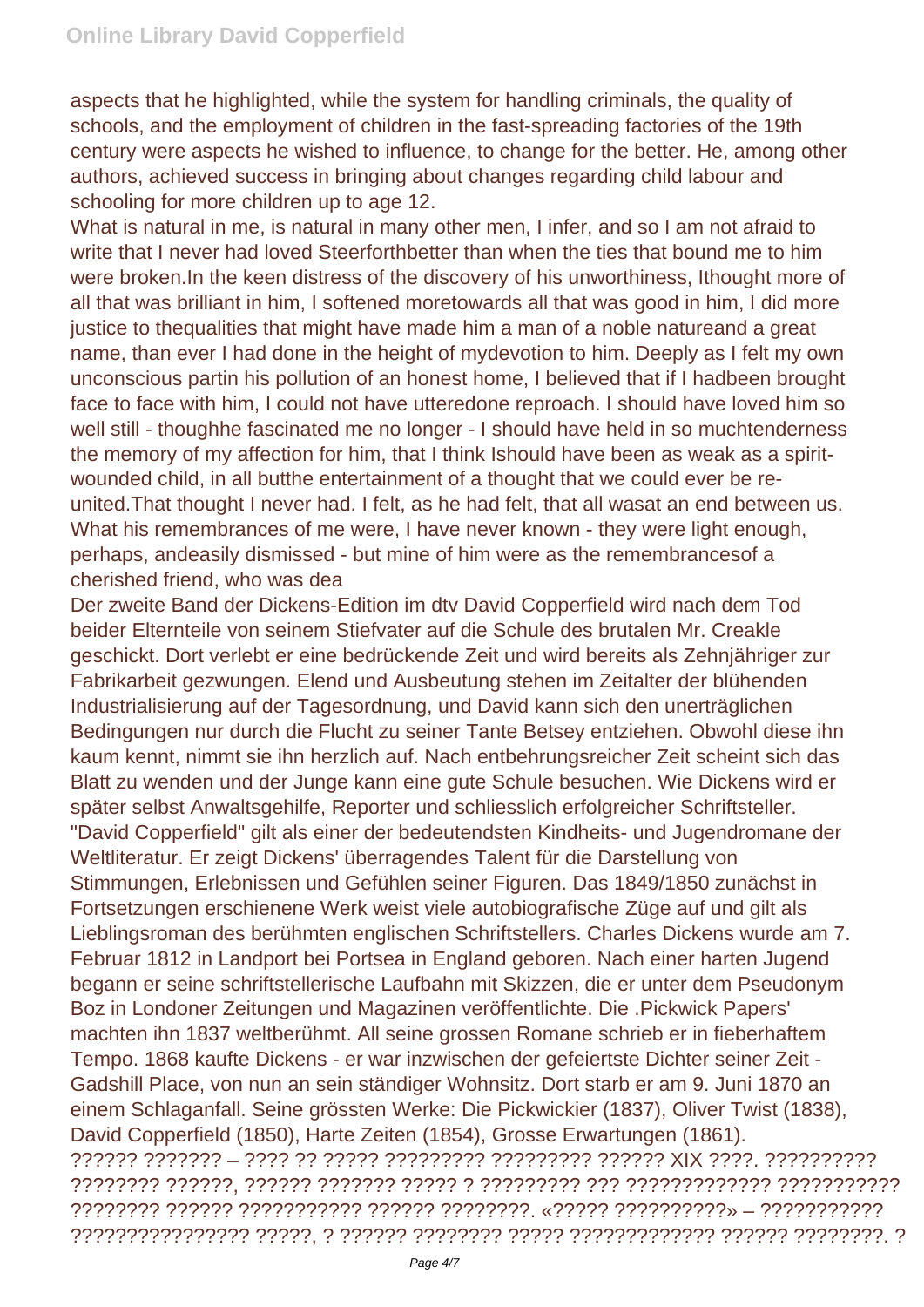## ????? ??????????? ???????????? ? ?????????? ????????? ???????? ????? ???????? ?????. ??????????? ???????? ???? ???, ?????????????, ?????? ? ?????????????????. ? ????? ? ?????? ???? ???????????? ???? ???????????? ???????? ? ????????? ?????? ????? ? ???????. ??????? ?????????? ?????????? ? ?????????!

Charles Dickens was an English writer and social critic. David Copperfield is a story of a young man's adventures on his journey from an unhappy childhood to the discovery of his calling as a successful novelist. Among the gloriously vivid cast of characters he encounters his tyrannical stepfather, Mr Murdstone; his formidable aunt, Betsey Trotwood; the eternally humble yet treacherous Uriah Heep; frivolous, enchanting Dora. This well-loved story invites us to share David's happiness and sorrow, and get to know all the fascinating people, both good and bad, he meets along the way.

David Copperfield is the eighth novel by Charles Dickens. The novel's full title is The Personal History, Adventures, Experience and Observation of David Copperfield the Younger of Blunderstone Rookery (Which He Never Meant to Publish on Any Account). It was first published as a serial in 1849-50, and as a book in 1850.The novel features the character David Copperfield, and is written in the first person, as a description of his life until middle age, with his own adventures and the numerous friends and enemies he meets along his way. It is his journey of change and growth from infancy to maturity, as people enter and leave his life and he passes through the stages of his development.It has been called his masterpiece, "the triumph of the art of Dickens", which marks a turning point in his work, the point of separation between the novels of youth and those of maturity. Though written in the first person, David Copperfield is considered to be more than an autobiography, going beyond this framework in the richness of its themes and the originality of its writing, which makes it a true autobiographical novel. In the words of the author, this novel was "a very complicated weaving of truth and invention". Some elements of the novel follow events in Dickens's own life. It was Dickens' favourite among his own novels. In the preface to the 1867 edition, Dickens wrote, "like many fond parents, I have in my heart of hearts a favourite child. And his name is David Copperfield." Dickens wrote this novel without an outline, unlike the way he wrote Dombey and Son, the previous novel. He wrote chapter summaries after the chapters were completed. Some aspects of the story were fixed in his mind from the start, but others, like the obsession of Mr Dick with Charles I, the profession of David Copperfield as a writer, and the sad fate of Dora, were not decided by Dickens until the serial publications were underway; August 1849, December 1849 and May 1850, respectively, were the dates when those decisions were made. At first glance, the work is modeled in the loose and somewhat disjointed way of "personal histories" that was very popular in the United Kingdom of the 18th century; but in reality, David Copperfield is a carefully structured and unified novel. It begins, like other novels by Dickens, with a rather bleak painting of the conditions of childhood in Victorian England, notoriously when the troublesome children are parked in infamous boarding schools, then he strives to trace the slow social and intimate ascent of a young man who, painfully providing for the needs of his good aunt while continuing his studies, ends up becoming a writer; the story, writes Paul Davis, of "a Victorian everyman seeking self-understanding". The novel has a primary theme of growth and the changes that occur on the way to maturity. In addition, Dickens included many aspects of Victorian Era life that he wanted to highlight or wished to change, which were primarily integrated into the story, using satire as one device. The plight of prostitutes and the attitude of middle class society to them, the status of women in marriage, the rigid class structure, are aspects that he highlighted, while the system for handling criminals, the quality of schools, and the employment of children in the fast-spreading factories of the 19th century were aspects he wished to influence, to change for the better. He, among other authors, achieved success in bringing about changes regarding child labour and schooling for more children up to age 12.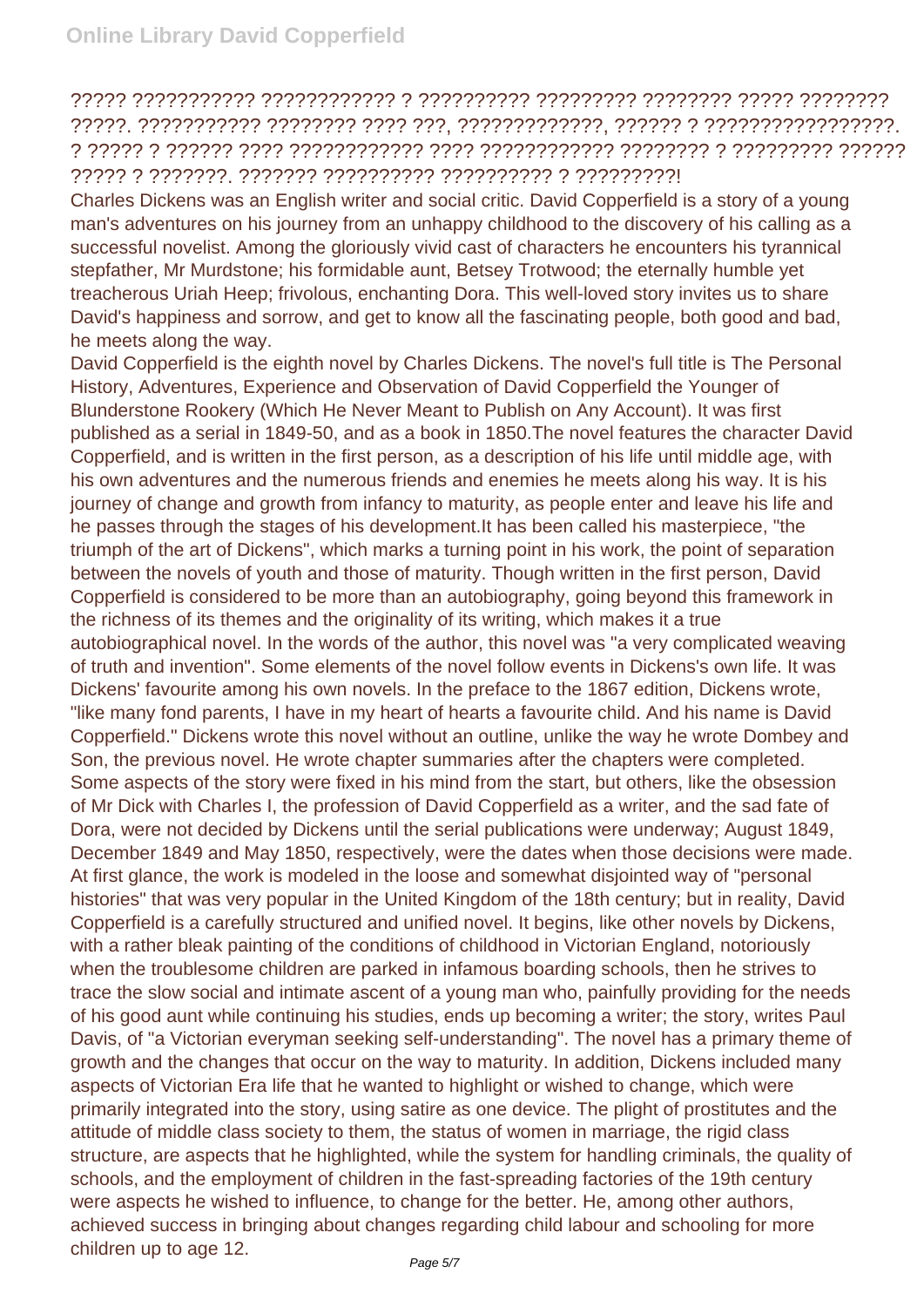Dickens's classic autobiographical tale. The hero runs away from boyhood misery and poverty in London to Dover and his aunt Betsey Trotwood, meets Agnes, meets the Peggotty family and re-encounters his childhood friend Steerforth who finally drowns after stealing away Little Em'ly Peggotty. Blind to Agnes's affection, Copperfield marries empty-headed Dora and becomes a famous writer, but after her death begins to love Agnes. Almost ruined by the cunning clerkUriah Heep, Copperfield marries Agnes, Em'ly is found safe and alive in Australia, and Copperfield's old friend Mr Micawber is finally relieved of his debts.

The Adventures of childhood with a powerful theme of innocent idealism threatened by brutal materialism and its dazzling array of some unforgettable characters.

A classic novel based on Dickens' personal experiences, it delineates the sufferings and sentiments of orphans and abandoned children through the outstandingly portrayed character of David. The novel shows Dickens incredible knack of uniting humor with pathos. The story ponders on the themes of self-exploitation, hypocrisy, sexual degradation, and fraud. Wondrously realistic masterpiece!

An illustrated, illuminating insight into the world of illusion from the world's greatest and most successful magician, capturing its audacious and inventive practitioners, and showcasing the art form's most famous artifacts housed at David Copperfield's secret museum. In this personal journey through a unique and remarkable performing art, David Copperfield profiles twenty-eight of the world's most groundbreaking magicians. From the 16th-century magistrate who wrote the first book on conjuring to the roaring twenties and the man who fooled Houdini, to the woman who levitated, vanished, and caught bullets in her teeth, David Copperfield's History of Magic takes you on a wild journey through the remarkable feats of the greatest magicians in history. These magicians were all outsiders in their own way, many of them determined to use magic to escape the strictures of class and convention. But they all transformed popular culture, adapted to social change, discovered the inner workings of the human mind, embraced the latest technological and scientific discoveries, and took the art of magic to unprecedented heights. The incredible stories are complimented by over 100 neverbefore-seen photographs of artifacts from Copperfield's exclusive Museum of Magic, including a 16th-century manual on sleight of hand, Houdini's straightjackets, handcuffs, and water torture chamber, Dante's famous sawing-in-half apparatus, Alexander's high-tech turban that allowed him to read people's minds, and even some coins that may have magically passed through the hands of Abraham Lincoln. By the end of the book, you'll be sure to share Copperfield's passion for the power of magic.

This carefully crafted ebook: "DAVID COPPERFIELD (Illustrated Edition)" is formatted for your eReader with a functional and detailed table of contents. The story follows the life of David Copperfield, a young boy who is born six months after the death of his father, from childhood to maturity. David spends his early years in relative happiness with his loving mother and their kindly housekeeper, Peggotty, but when his mother remarries David is sent to lodge with Peggotty's family. His mother and her newly born child die, Peggotty marries, and since no one remains to care for David in London, he decides to run away, and he walks from London to Dover, to his only relative, an eccentric yet kind-hearted greataunt. Many elements of the novel follow events in Dickens' own life, and it is often considered as his veiled autobiography. Charles Dickens (1812-1870) was an English writer and social critic. He created some of the world's best-known fictional characters and is regarded as the greatest novelist of the Victorian era. His works enjoyed unprecedented popularity during his lifetime, and by the